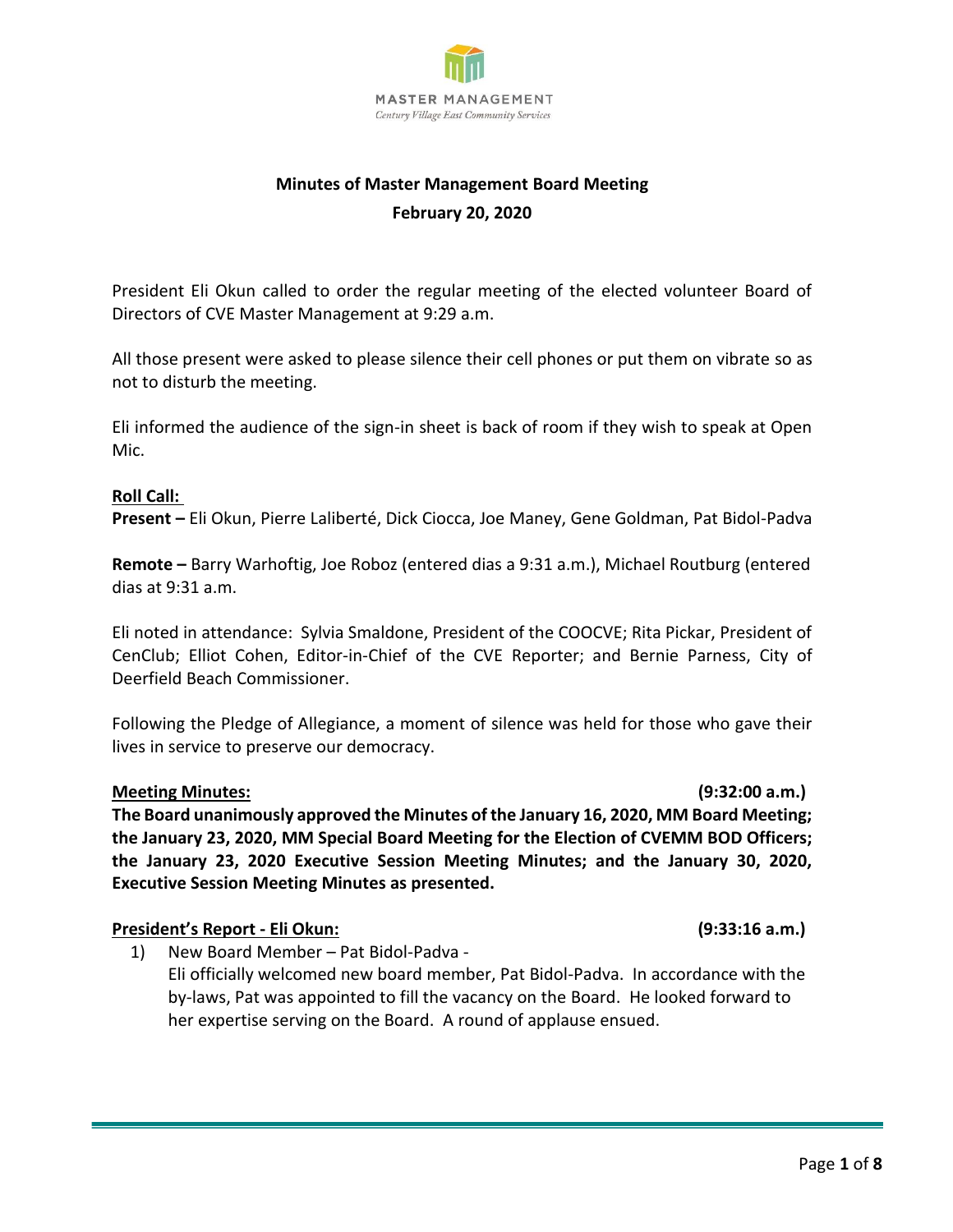# 2) House Bill 1011 - **(9:33:42 a.m.)**

Following Village concerns, Eli reported state Legislature filed Bill 1011 allowing short-term rentals, advising B&B has spent a ton of money advocating for it. As originally written, the bill superseded any community by-laws to allow rental advertisements and rent property. Since then, MM went to Mayor Ganz, who went to the city attorney. The city attorney responded to MM via email which was read into the record. Eli summed up, if your building is a non-rental building you're 1,000% protected according to the by-laws. For rental buildings, most have threemonth minimums are not short-term rentals, are totally protected and have recourse to vacate short-term renters. Although the bill has not passed yet, he wanted everyone to know they do have some form of protection and have sent a letter to the Legislature and local officials to voice their opinion. (Refer to video at Time Stamp for full discussion.)

3) BSO Traffic Agreement - **(9:36:38 a.m.)**

Eli advised agreements were ready for pickup in the office or call MM for one to be sent or emailed to you for associations wanting BSO to enforce traffic laws on their private roadways at no additional cost to the associations. Eli reiterated this is correct and in our budget for special detail to enter the Village, where we control the hours. Val has been working with BSO for staggered hours. Patrol starts next week in an effort to make the Village safer.

# **Treasurer's Report - Joe Maney: (9:38:05 a.m.)**

January 2020 Financial Report -

For the month ending January 31, 2020, the Revenue was \$1,077,843 and Expenses were \$933,278. The Net Revenue exceeded Expenses by \$144,566.

The balance sheet is showing Cash on Hand of \$4,362,506. The Net Assessments Receivable on uncollected items was \$57,956; noting an all-time low based on the aggressiveness of collections. Total Assets were \$4,642,343 with Total Liabilities of \$3,399,761 and a Total Net Equity of \$1,242,582.

Joe M. stated the expenses were close to budget. One underbudget item was special projects that contributed to the \$144,000 profit for the month of January. For the past several years serving on the Board with a million-dollar debt owed to MM, Gene found it interesting and remarkable the figure had been reduced to \$57,000, and expressed gratitude to the staff. Joe M. concurred.

# **Executive Director's Report - Vallen Smikle: (9:30:52 a.m.)**

Moving away from agenda,

a. Gate Closure -

Val announced the Main exit lane at Hillsboro Boulevard will be closed during repair from 8:00 a.m. to 8:00 p.m. as a result of a watermain break that occurred the week of December 16-22. Low water pressure has been reported throughout the Village. All CVE exiting traffic will be redirected to Military Trail or West gate.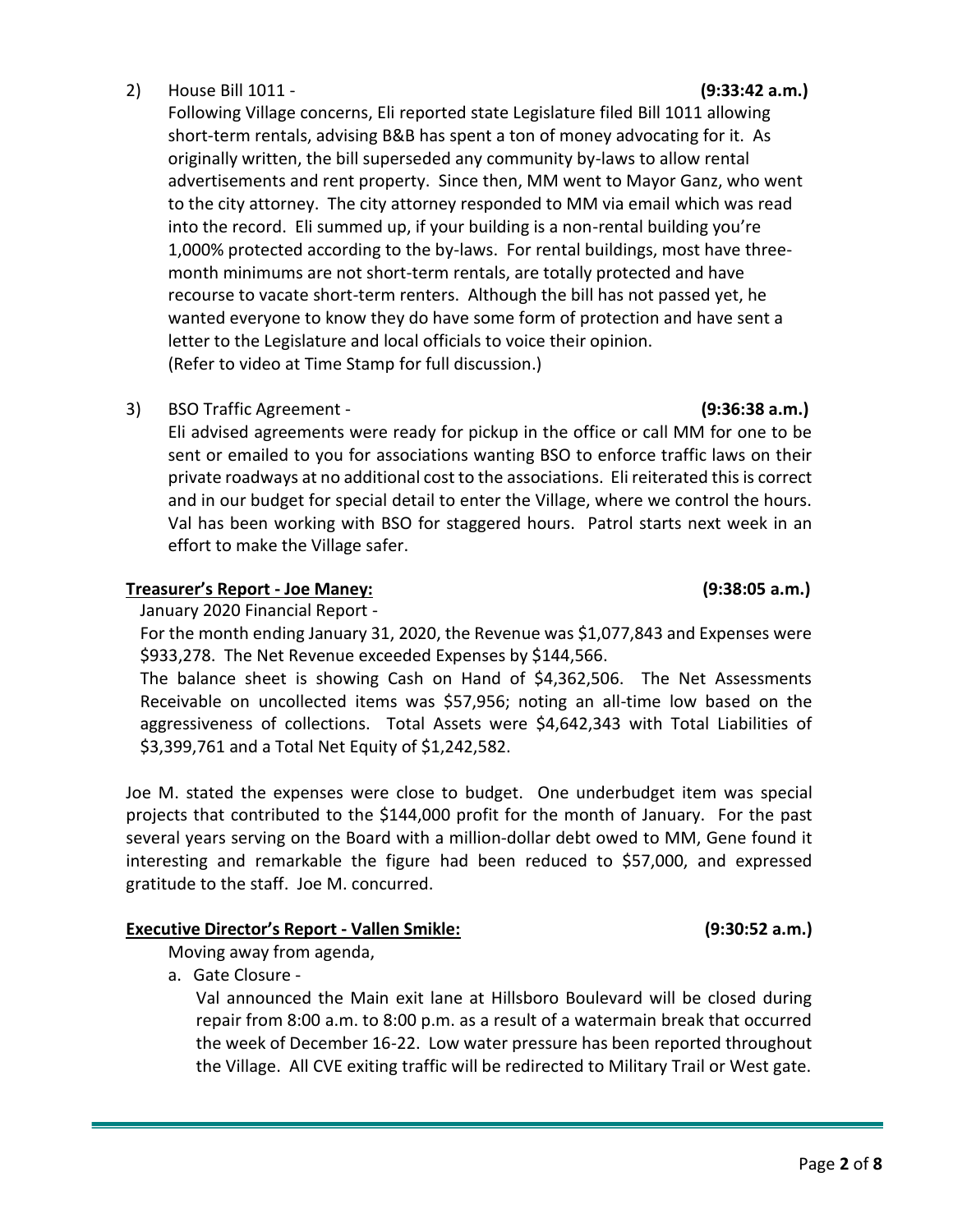b. Transformers - **(9:40:46 a.m.)**

# Val advised FPL's continues to work hard with their preferred vendor in replacing building transformers. All buildings will be completed this year.

1) New Century Village East Website - **(9:41:14 a.m.)**

Val advised an email blast was sent this morning alerting Residents logging onto cvedb.com will be redirected to the newly redesigned website, centuryvillageeast.com. The new site will feature the most recent Master Management news and useful information with links to Village events, COOCVE, and project updates at keepingcvebeautiful.com. Val expressed MM's dedication to keeping Residents updated and informed of Village news past, current, and future of wonderful events throughout the Village.

Per Member inquiry, Val reiterated an email blast was sent to the community alerting Residents of the new site. Elliott remarked for those that have bookmarked cvedb.com you will automatically be redirected to centuryvillageeast.com. Val pointed out various pictures and drone footage of the Village were posted. Val asked residents to contact security if they witness illegal trash dumping; reminding bulk trash goes out Thursday evenings for Friday pickup to keep the Village beautiful. He added another reason for brand awareness was property values are at an all-time high and hoped to continue getting good neighbors.

2) Toll Brothers Update - **(9:44:17 a.m.)**

Val reported construction and drone footage was posted on the Village website, adding Toll Brothers have been very responsive with MM. The wall has been painted and will continue more beautification efforts with landscaping and adding 2-foot hedging that will grow to 8 feet tall and will be maintained by MM. Toll Brothers have been instructed to contact security for permission to enter the Community to maintain the land they own, Parcel 4. Work continues behind Ashby A and Grantham C; lake expansion is complete; and planting fresh grass. Val stated MM will maintain all the lakes in the Village and is MM's right to submit expenses to Toll Brothers for their work on the lake they still own. He asked for patience while Toll Brothers waits for the grass to develop and grown before cutting, making sure they leave the parcel to MM in great condition.

3) Perimeter Wall Update - **(9:45:58 a.m.)**

Val mentioned Eli answered perimeter wall questions at the COOCVE meeting. He also mentioned the great news all structural, fire, and many quality control inspections by the city of Deerfield Beach have passed and will present their case to the Community Appearance Board February 26th, at 7:00 p.m. for final review. Val anticipated the 8-foot wall permit will be in hand by the end of February to proceed with vendor, Precast Wall Systems Inc., who partnered with the Toll Brothers' wall in, to start in April at Military Trail. The plan is to plant Bougainvillea to mask the height difference of the fence and the 22-foot wall to be installed by the city FDOT on SW 10th Street and remove the lights and relocate the powerlines underground. Updates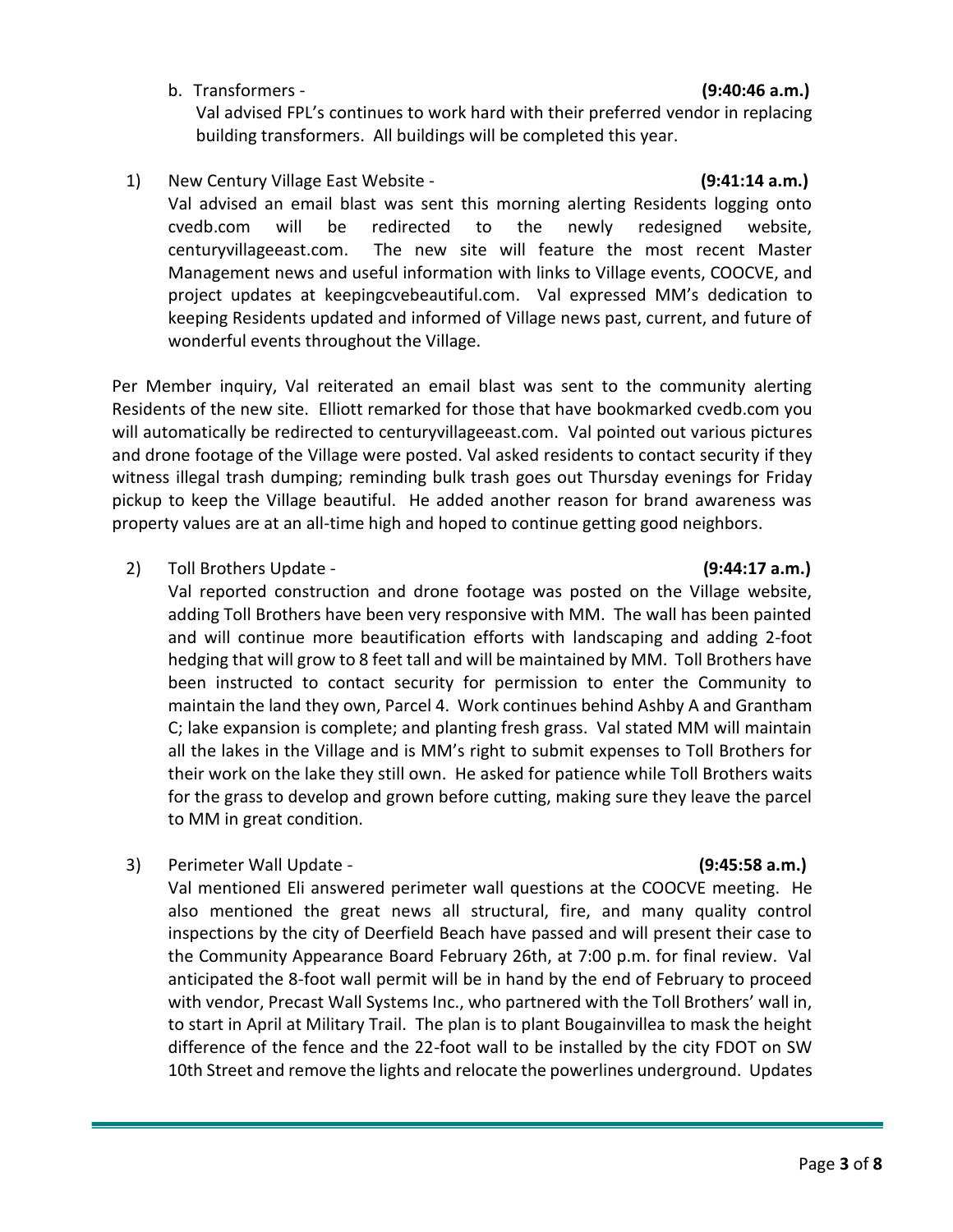will be announced and sent via email when the next SW 10th Street project meeting will be.

4) CVE Central Park Update - **(9:47:47 a.m.)**

Val indicated February's CVE Insider was sent via email seeking opinion and feedback on the park survey. He pointed out Robert Streather, Director of Operations, has overseen the park cleanup and removal of evasive trees. MM hired park planners, Padillo and Burgess, and will share their ideas with the Community. Val said MM listens to the Community and will do their best to incorporate their requests. He reminded residents the Board is dedicated to the community.

Moving away from agenda,

c. Electric Charging Station - **(9:48:54 a.m.)**

Val reported the first charging station was installation was completed yesterday outside of the Activity Building and will go live with the Village March 2nd pending beta testing. Val remarked it's a great Village amenity and will save a trip outside the Village to charge your vehicle.

5) CVE Beautification Committee - **(9:48:54 a.m.)**

Val has appreciated the feedback from the Community and was happy to report a Beautification Committee was established and announced Caryl Berner, Marjorie Kopacsi, and Laura Routburg as members. Inspired by Pompano's wrapped utility boxes, Denis Barreto will oversee the utility wrap project of FPL boxes, and phase two next year for the AT&T utility boxes. Comcast boxes will not be included as they are not obtrusive. Val stated the first meeting was held last week to discuss pricing and the team is waiting on the third bid. The project details, pictures, and updates can be found at keepingcvebeautiful.com/utility-wraps.

Dick commented the newly painted water tower will match. Val added renderings will be included in next month's CVE Insider.

Moving away from agenda,

d. Volunteering - **(9:52:27 a.m.)**

Val mentioned MM have a shared philosophy in volunteering and participating beyond the Village gates was a big thing, and have decided joining the Earth Day beach cleanup event with the City of Deerfield Beach, JM Family, et cetera, on April 4th from 9:00 a.m. to 12:00 p.m. If enough people sign up, Val said transportation arrangements will be made. An email blast with details will be sent.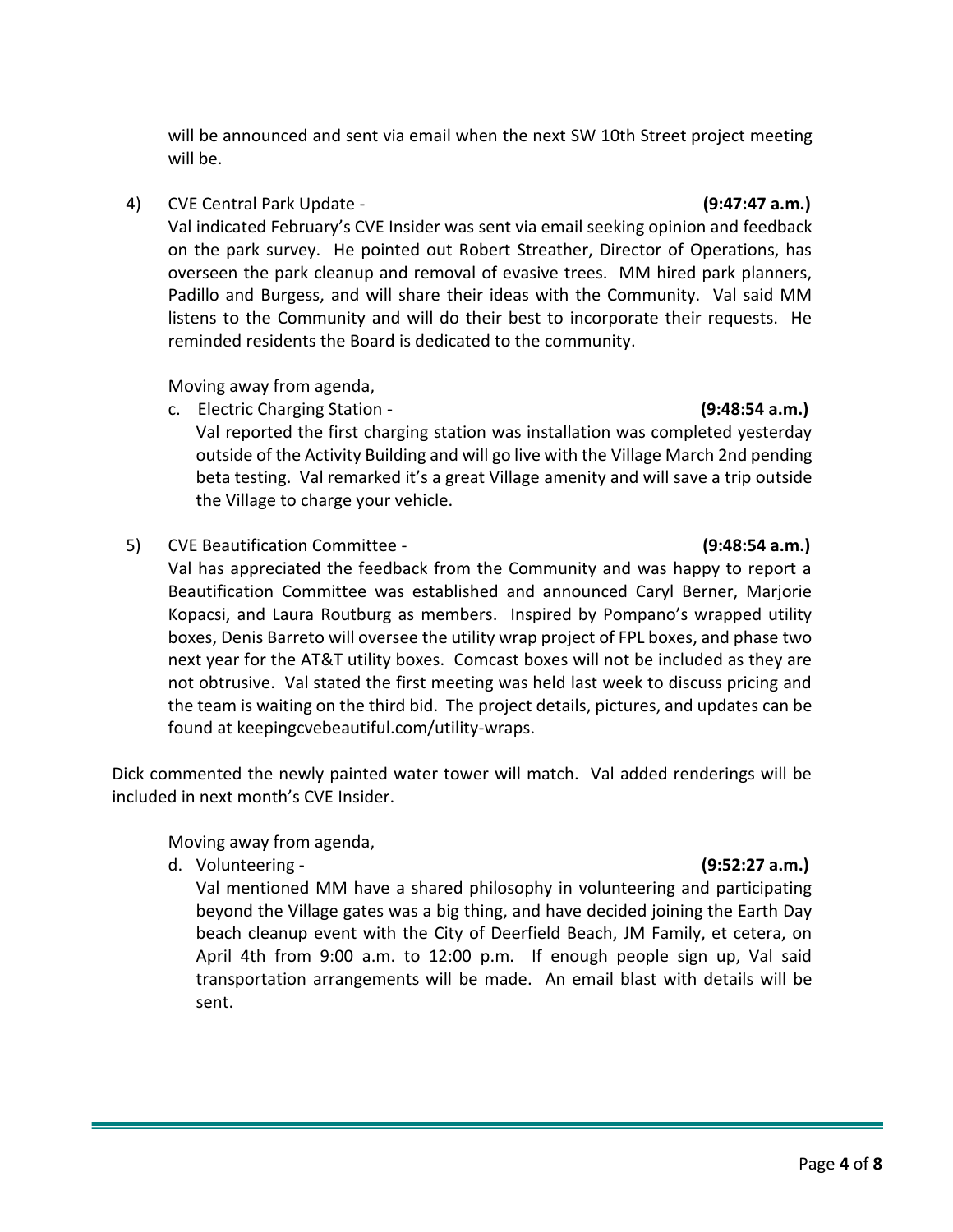- 6) Transportation Supervisor Introduction Irealdo Cimitier **(9:53:22 a.m.)** As MM continues to make every effort to enhance bus rider experience with implementing safety bars, steps, and interior lighting, he announced bus vendor, First Transit, will have an on-site office in the Clubhouse and introduced new transportation manager, Ire. Ire provided a brief overview of his safety background and experience. getting to know the Community and was aware of the bus and driver concerns. Ire stated observations were made and will follow up with additional Although having been with the company for five years, manager, Terri, transitioned his roll to work in the Village a week ago. He is learning the routes, coaching and training to cater to individuals with special needs. He welcomed feedback and looks forward to enhancing transportation safety. A phone number dedicated to bus concerns will be available March 1st. The number will be announced.
- 7) Robert Streather/Val 2020 Paving Project/Recycling Audit Update **(9:56:12 a.m.)**
	- a. Paving Project -

Robert indicated MM was on its fifth year if the six-year paving project, having completed paving for two-thirds of associations contracted. He reminded signed paving contracts need turned into MM to be added to the schedule. Detailed information and dates will be announced closer to date once paving resumes in June.

b. Leak Detection - **(9:57:12 a.m.)**

In an effort to be transparent, Robert pointed out a survey from vendor, Utility Services Associates, was posted to the website for Community feedback. For related questions, contact MM or Robert Streather.

c. Recycling - **(9:57:55 a.m.)**

Following a third recycling audit by the city in the beginning of February, there was a reported 39% contamination level, a great improvement, some areas are still at 60%. Robert urged Residents to take responsibility and communicate with neighbors. He stated if recycling is too much then throw everything in the garbage; when in doubt, throw it out. For recycling questions, contact MM customer service.

d. Bulk Trash - **(9:58:44 a.m.)**

Robert encourage residents to ensure their vendors are held accountable in removal of all waste materials from Village property. Noting, dump fees should be included in the work proposal. If you witness illegal dumping, contact Robert, Bernie, or Code Enforcement to report. Again, bulk trash is to be taken out on Thursday for Friday pickup.

Val advised recycle bags are available for free in MM office.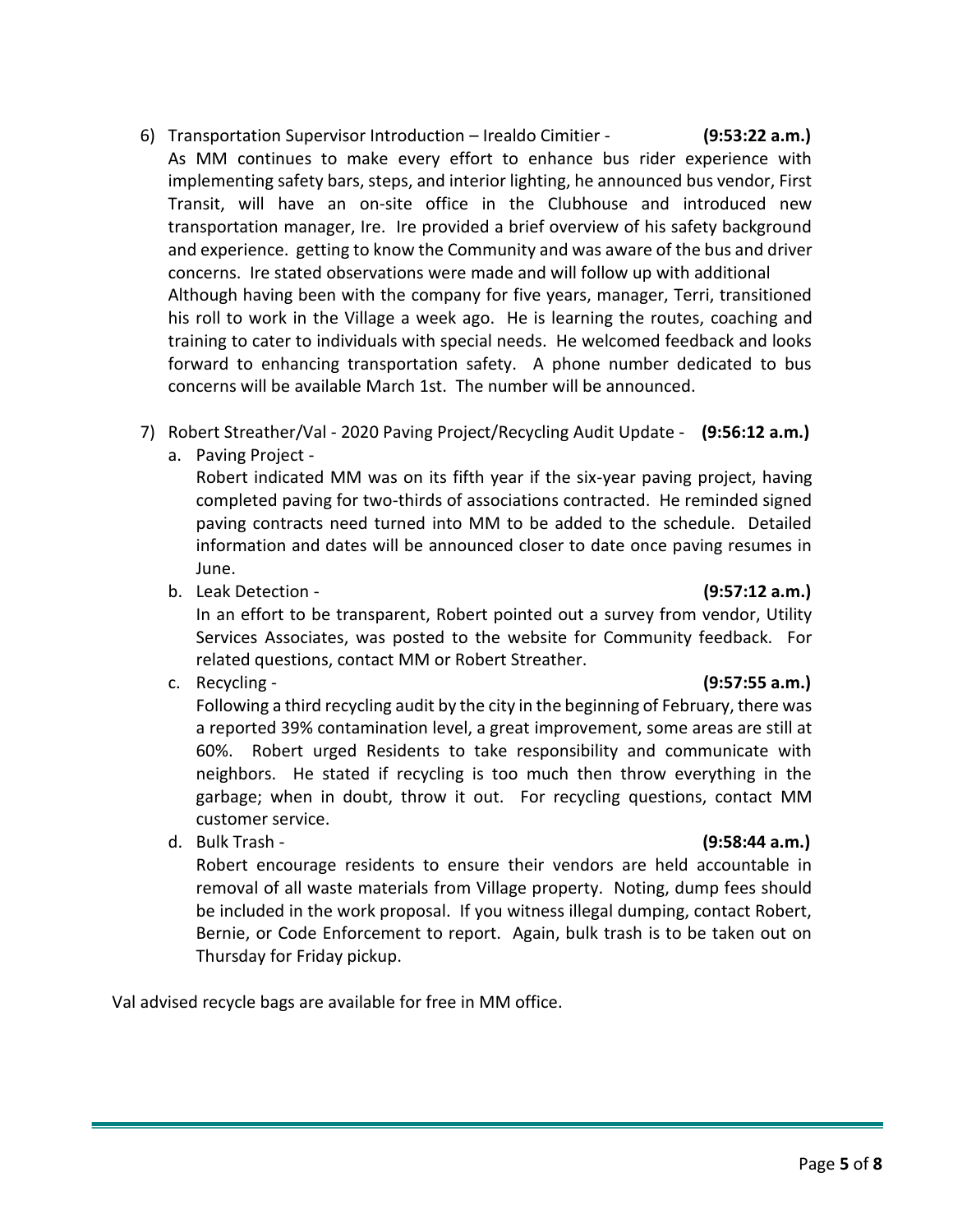Don announced the second window at Main gate was open and asked Residents to tell their guests to have their IDs out and ready to avoid long delays. If your barcode is not working, go to the ID office for replacement. If you do not have a barcode, security has been instructed to confiscated IDs for retrieval at the ID office.

d. Job fair - **(10:05:05 a.m.)**

Don announced the Allied Universal job fair was open to Residents, however, they must work off site.

e. Reporting Suspicious Activity - **(10:05:33 a.m.)**

Don advised Residents immediately call Main gate security to report suspicious activity and an officer will follow up accordingly. He reported a Resident had called regarding a building treasurer out taking pictures of a building. After following up, it was noted they were trying to select paint color. Don suggested contacting your building and MM if you will be out taking pictures of property or the like to avoid any possible confusion.

Questions from the audience ensued. (Refer to video at time stamp for full discussion.)

**Old** -

8) Denis Barreto/ Val – CVE Phase 3 Lighting Project Phase 2 of 2 - **(10:00:45 a.m.)** Denis reported 16 buildings have been completed and will resume next week with Harwood A and B, Tilford O and H, et cetera. So far there are 53 buildings signed up and there are 192 low rise buildings in the Village. Denis urged associations to come to the MM office to sign the lighting contract to enhance Village safety and make please safer.

Questions from the audience ensued. (Refer to video at time stamp for full discussion.)

# **Director of Security – Don Williams: (10:03:04 a.m.)**

January Security Report -

a. Illegal Dumping -

Don asked Residents to contact security at the Main gate to report illegal dumping. He also suggested capturing this activity on your phone, take pictures, of get the tag number of any vehicle associated with illegal dumping. Don advised legitimate contractors will post their permits in the window. If you don't see a permit posted, report to security to verify with Code Enforcement.

b. Security Staff - **(10:03:47 a.m.)** Upon initial security staff reviews, a meeting ensued last Saturday with the entire team for additional instruction. Don indicated security will continue to be monitored to improve standards the Village will appreciate. c. Main Gate - **(10:04:14 a.m.)**

# **Business: (10:10:57 a.m.)**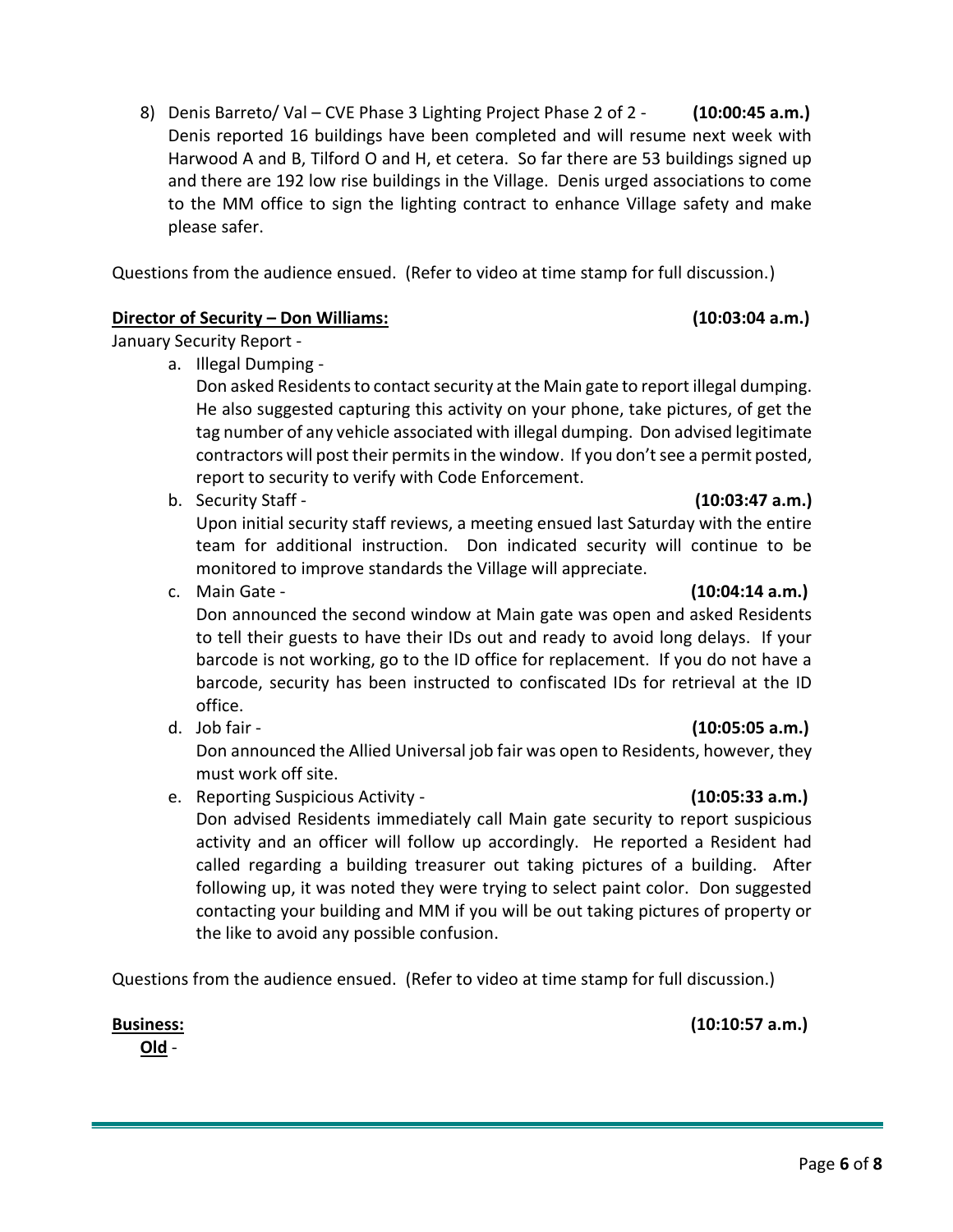# **New** -

Eli stated the Board has discussed and thoroughly reviewed the lengthy contracts, adding an explanation will be offered for each of the following motions seeking approval:

# **Eli Okun moved to approve the Butters Construction & Development Inc. contract for construction of the Main guardhouse not to exceed \$564,000. The motion was seconded by Gene Goldman.**

Following explanation, **the motion passed unanimously.** 

**Eli Okun moved to approve the new three-year Allied Universal Security Services Contract not to exceed \$1,635,701 per year. The motion was seconded by Dick Ciocca.** Following explanation, **the motion passed unanimously.** 

**Eli Okun moved to approve the contract with EWI Inc. for the installation of six new light poles at the Tilford Tennis and Pickleball courts not to exceed \$30,000. The motion was seconded by Joe Maney.** 

Following explanation, **the motion passed unanimously.** 

**Eli Okun moved to approve the nine-year contract with First Transit Inc. for bus service within and outside Century Village not to exceed the cost per year on Exhibit B of the contract as follows: In the years 2020 and 2021, \$1,505,370; in the years 2022 through 2026, \$1,715,713; and in the years 2027 and 2028, \$1,739,593. The motion was seconded by Joe Maney.** 

Following explanation, **the motion passed unanimously.**  (Refer to Time Stamp for full discussion.)

# **Member Comments: (10:18:31 a.m.)**

Pat expressed her appreciation to the Members for being appointed to the Board and said she looks forward to continue serving the community.

Pierre was very happy with the new transportation contract and hoped for electric buses in the future as all buses in Quebec will be electric in the next 10 years.

Dick has enjoyed how well-managed the flow of information has been. He was proud of the staff, their talent, and communication efforts and humbled to be a part of it. He mentioned hoped the decorum at Open Mic will be conducted in a much better way than last week's meeting, reminding Open Mic is an opportunity to address concerns and ideas for improvement, noting the Bord will respond or table for follow up reply.

Gene echoed Dick's pleasure with the staff. He complimented Val's idea to have the various department leads speak at the Board meetings and pointed out the Community is getting better and better with time.